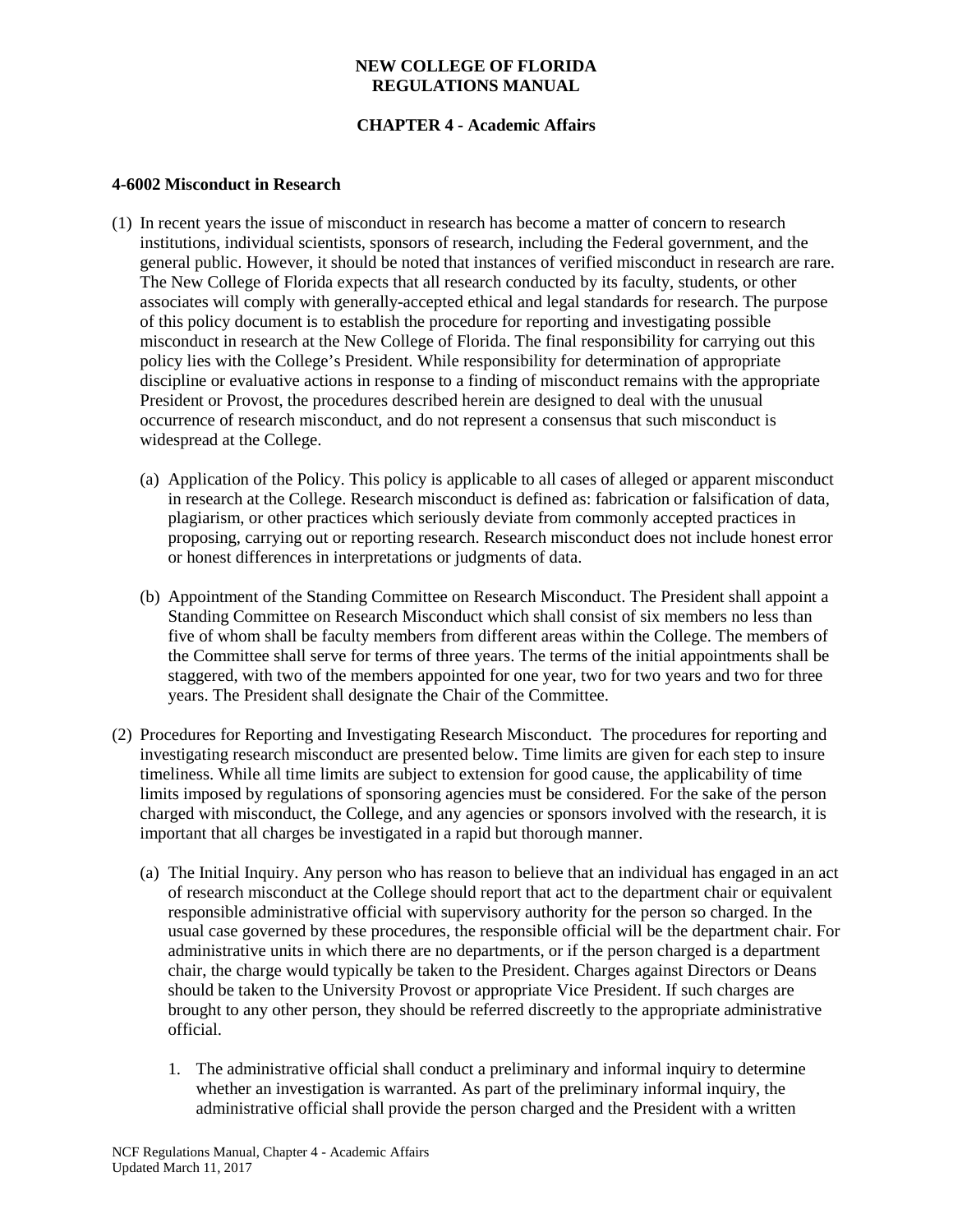## **CHAPTER 4 - Academic Affairs**

statement or summary of the allegations and invite response, unless the administrative official has a good faith belief that evidence will be destroyed or that the inquiry/investigation will otherwise be compromised by informing the person charged, in which case advice must be sought from the General Counsel. Confidentiality should be maintained to the maximum extent possible under relevant law. The ability to keep any and all matters confidential will depend on the nature of the allegations and the type of evidence. Misuse of information or records may result in discipline for misconduct and may be a violation of the Code of Ethics for state employees.

- 2. During the inquiry, the administrative official should consider the content and reliability of the information (e.g., degree of specificity, supporting documentation, etc.) and any prior knowledge of the individuals and events associated with the possible misconduct. The administrative official conducting the inquiry is authorized to consult with any person whose advice (s)he finds appropriate. Throughout the inquiry, the administrative official shall take reasonable steps to obtain or preserve the data necessary to make a determination in the case and to maintain the confidentiality of the person bringing charges, in order to protect him/her from possible reprisals. Whether a case can be reviewed effectively without the involvement of the person bringing charges depends upon the nature of the allegation and the evidence available. Cases that depend specifically upon the observations or statements of that person cannot proceed without his/her open involvement; other cases in which sufficient information is provided to enable initiation of an inquiry may permit the person to remain anonymous. In all cases where testimony of the person bringing charges is essential or important evidence, that person must provide a written and signed statement of charges. If reprisals are brought against the person making charges, the College shall take appropriate action in conformance with College policy and State and Federal law.
- 3. If, after completing the inquiry, it is determined that no investigation is warranted, then the matter shall be dismissed. In all cases, a written report containing a statement of the evidence reviewed, summaries of relevant interviews, and conclusions will be filed in the office of the administrative official making the inquiry. If it is determined that no investigation is warranted, this report and all other documents concerning the inquiry will be kept in a sealed envelope(s) separate from the personnel file of the person charged, with access limited to the fullest extent of the law, including but not limited to Florida Statutes, Ch. 1012.91, which provides for release of evaluative employee information only upon the employee's authorization, court order, or for use by College officials in discharge of official duties. Destruction of such records will be scheduled as soon as possible under applicable record retention schedule and law. The inquiry will not be mentioned in the personnel file of the person charged. The President and the person charged will be notified that the charges have been dismissed and shall receive a copy of the report. In addition, the person making the charges will be informed that the case has been dismissed. If the person making the charges feels that the case has been dismissed prematurely, (s)he may request that the next higher administrative official review that case.
- 4. If the allegations are not dismissed, the written inquiry report and all records and evidence in the case will be forwarded to the President, for transmittal to the Standing Committee on Research Misconduct. When the case is forwarded to the Standing Committee, a copy of the written report shall be given to the person charged, and the appropriate Dean/Director and Vice President/Provost, along with a notice of submission to the Standing Committee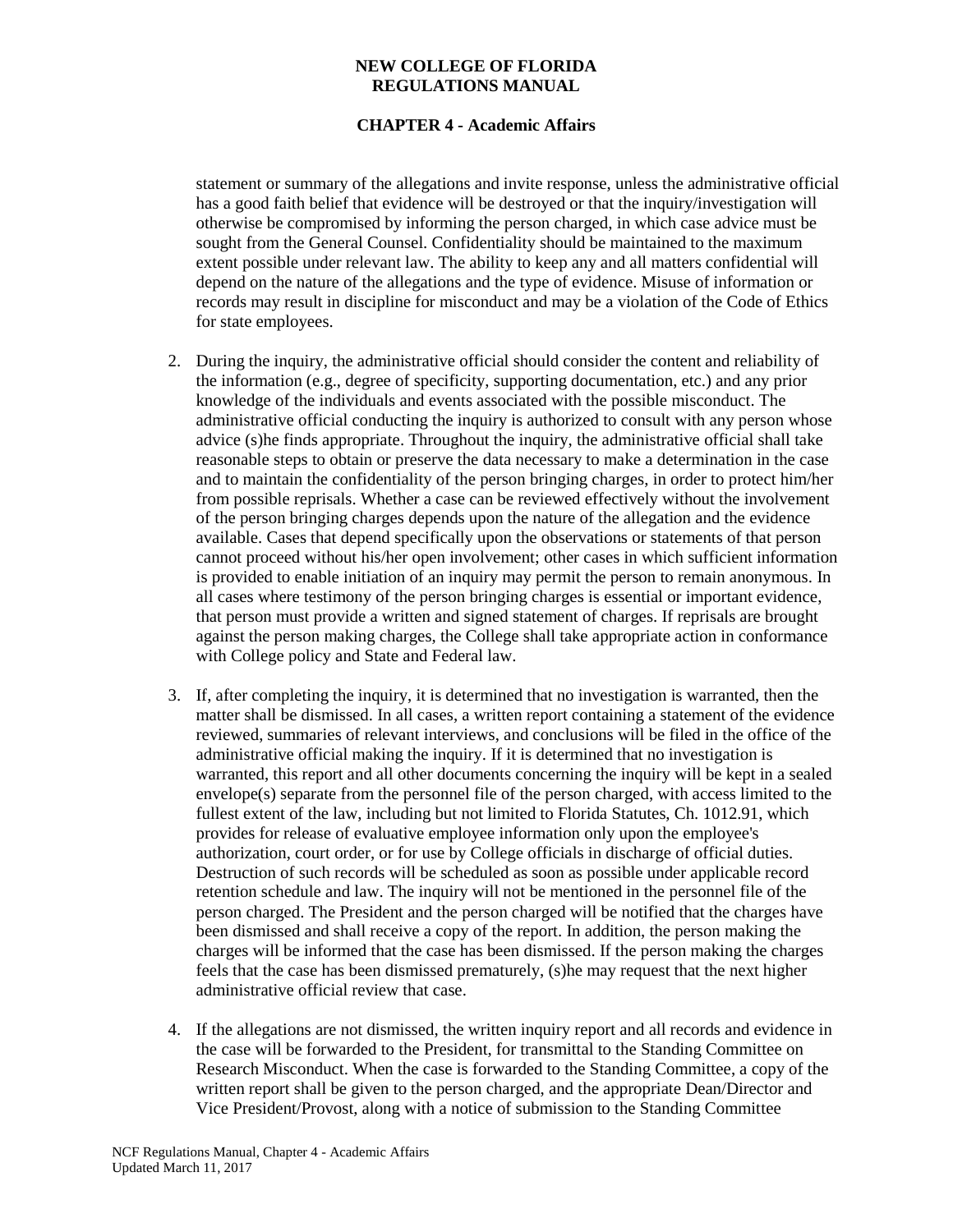## **CHAPTER 4 - Academic Affairs**

containing a statement that no official determination of misconduct has been made. Such notice shall also be sent to the person initially making the charges. The person charged shall have the right to provide written comment on the written report. Whenever possible, the initial inquiry should be completed and the case either dismissed or forwarded to the Standing Committee within fifteen (15) working days after the charge has been received by the administrative official. The inquiry must be completed within sixty (60) calendar days of initiation unless circumstances clearly warrant a longer period. In such cases, the inquiry report shall include documentation of reasons for exceeding the sixty (60) day period.

- (b) Reporting to Funding Agency. If the researcher who has been charged with misconduct is the recipient of federal research funding, the College must comply with federal requirements regarding notification of the funding agency. Funding agencies must be immediately notified if at any stage of the investigation or inquiry any of the following conditions are found to exist: an immediate health hazard; an immediate need to protect federal funds or equipment; an immediate need to protect the interests of the person making the charges, the person(s) charged, or his/her co-investigators or associates, if any; it is probable that the alleged incident is going to be reported publicly; or if there is a reasonable indication of criminal violation. In all cases where one or more of the above conditions may exist, the appropriate Vice President/Provost, the President, and the General Counsel shall be notified immediately upon receipt of a report or allegation of misconduct. In cases which do not involve the above circumstances, federal regulations in force at the time should dictate when the funding agency is notified. In all cases, it will be the responsibility of the President to communicate with the funding agencies.
- (c) Investigation Panel. Upon receipt of the inquiry report concerning a complaint of research misconduct, the Standing Committee and the person charged shall nominate, and the appropriate Vice President/Provost shall select, within fifteen (15) working days, a panel of not fewer than three members to investigate the complaint. The panel shall include at least one faculty member, and at least one College employee in the same employee classification plan as the person charged (if (s)he is not a faculty member), and shall include persons who have knowledge of the field of research of the person charged. The panel may include members from outside the College, including experts if necessary. The panel may not include anyone with a potential conflict of interest in the case. No member of the Standing Committee shall be a panel member. The person charged shall have at least three (3) days to object to the panel's proposed membership and the appropriate Vice President/Provost may at his/her discretion alter proposed membership, with or without soliciting additional nominations, or confirm proposed membership over objection.
	- 1. The panel shall select its own chair at the first meeting. One panel member shall be assigned by the chair to keep notes of each meeting. All panel meetings are closed meetings, open only to the panel and those invited or requested to attend by the panel.
	- 2. Invitation to Attend Proceedings. The person charged shall have the opportunity to provide oral testimony to the panel at least once before the investigation is completed. In addition to responding to panel questions, the person charged may submit additional statement(s) and/or written material or other exhibits to the panel. To expedite the fact-finding mission of the panel, the panel may invite the person charged to be present when oral testimony from witness(es) is taken. Whether or not (s)he is invited to be present, the person charged shall be allowed to submit questions for any witness to the panel for consideration; however, the nature and extent of the actual questioning permitted is at the discretion of the panel.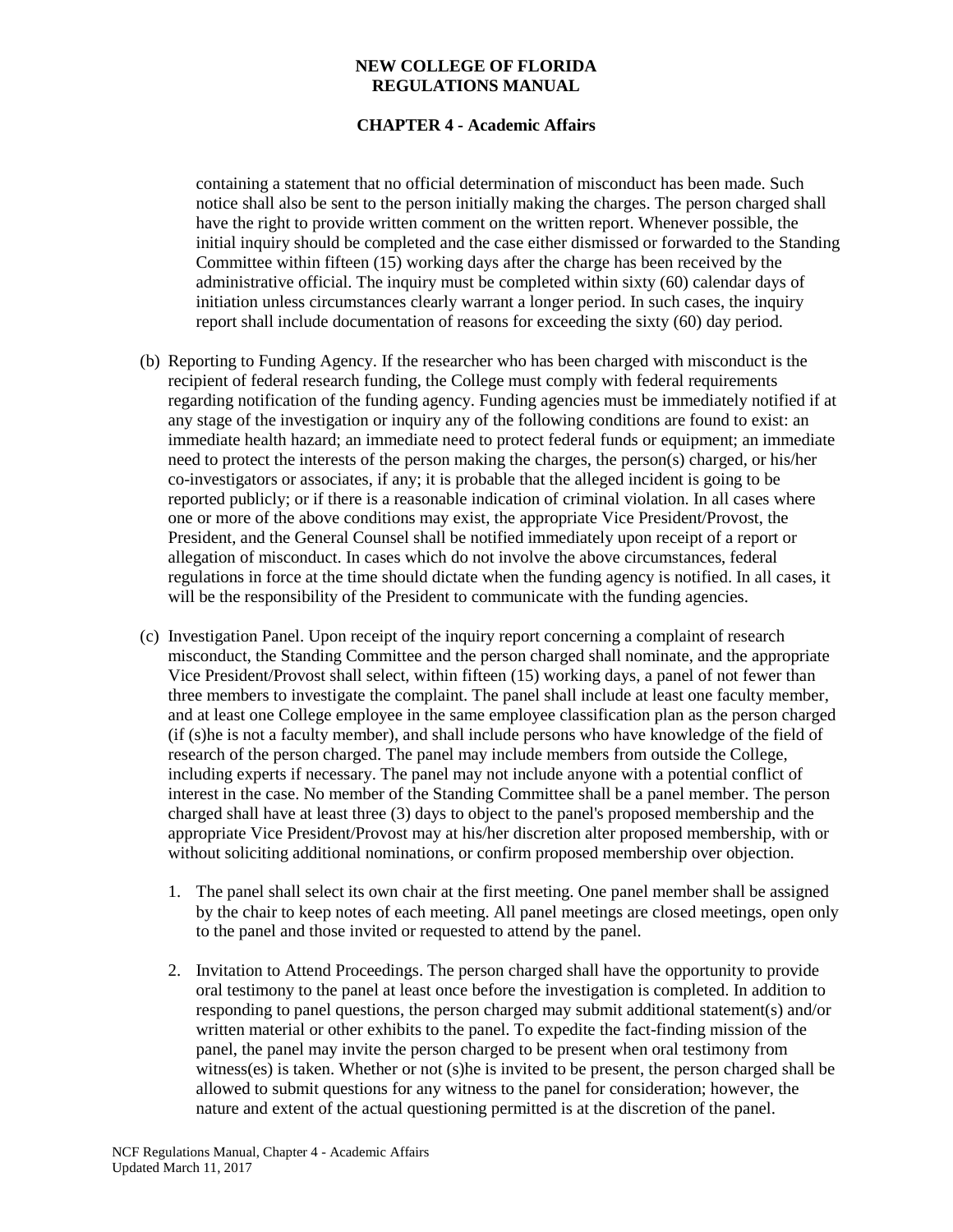# **CHAPTER 4 - Academic Affairs**

- 3. Right to Have Assistance of a Lawyer or Other Person. The person charged shall also have the right to be accompanied by a lawyer or any other person when appearing at a proceeding of the panel. The role of such lawyer or other person is as an advisor only, and the advisor may speak to and consult with the person charged, but may not serve as advocate, question witnesses or panel members, or otherwise participate in the proceedings. If the person charged wishes to have a lawyer present, he or she shall give the panel advance notice in writing. In the event that the person charged chooses to be accompanied by a lawyer, the University may be asked to provide a lawyer to assist the panel. The College lawyer's role at a proceeding shall be subject to the same limitations noted above for the lawyer or other person accompanying the person charged.
- 4. Collection and Examination of Evidence. The panel shall collect and examine evidence to determine relevant facts. Upon request of the panel, the person charged shall submit information relevant to the allegations of misconduct, which may include, but not be limited to:
	- a. Research papers and notebooks, logs, source documents, computer printouts, and machine-readable materials, or any other records in whatever form.
	- b. A list of all current and former collaborators and co-workers.
	- c. A list of published abstracts, papers and books, and copies of abstracts, papers and books submitted for publication or under review.
	- d. A list of reports and grant applications submitted to outside foundations and funding agencies, and copies of such reports and applications. The panel may inspect the log materials, research notebooks, and other research materials of the person charged, and may take written or oral evidence from that person and from other individuals, both within and outside the College. Copies of any written material or other exhibits presented to the panel shall be provided to the person charged, or when that is not feasible, made available to him/her for inspection. Judicial rules governing the admissibility of hearsay evidence, authentication of documents, and the like shall not govern the investigation of the panel except insofar as the panel chooses to adopt them. The panel is expected to consider matters such as relevance, competence, and reliability of evidence as necessary.
	- e. Confidentiality. The chair of the panel shall be the custodian of all records made or received by the panel. Access to such records will be limited to members of the panel, chair of the Standing Committee, the appropriate Vice President/Provost, the President, and the General Counsel, unless the chair of the panel is otherwise advised by the General Counsel. It is the responsibility of the chair of the panel to seek advice from the Office of the General Counsel immediately upon receipt of any request for inspection or copying. Confidentiality of all information and documents will be maintained to the fullest extent allowed by law.
	- f. Preparation of the Panel Report. After the investigation is completed, the panel shall prepare a report which summarizes the relevant evidence presented and its findings of fact. The report must include reference to any evidence of provision of false information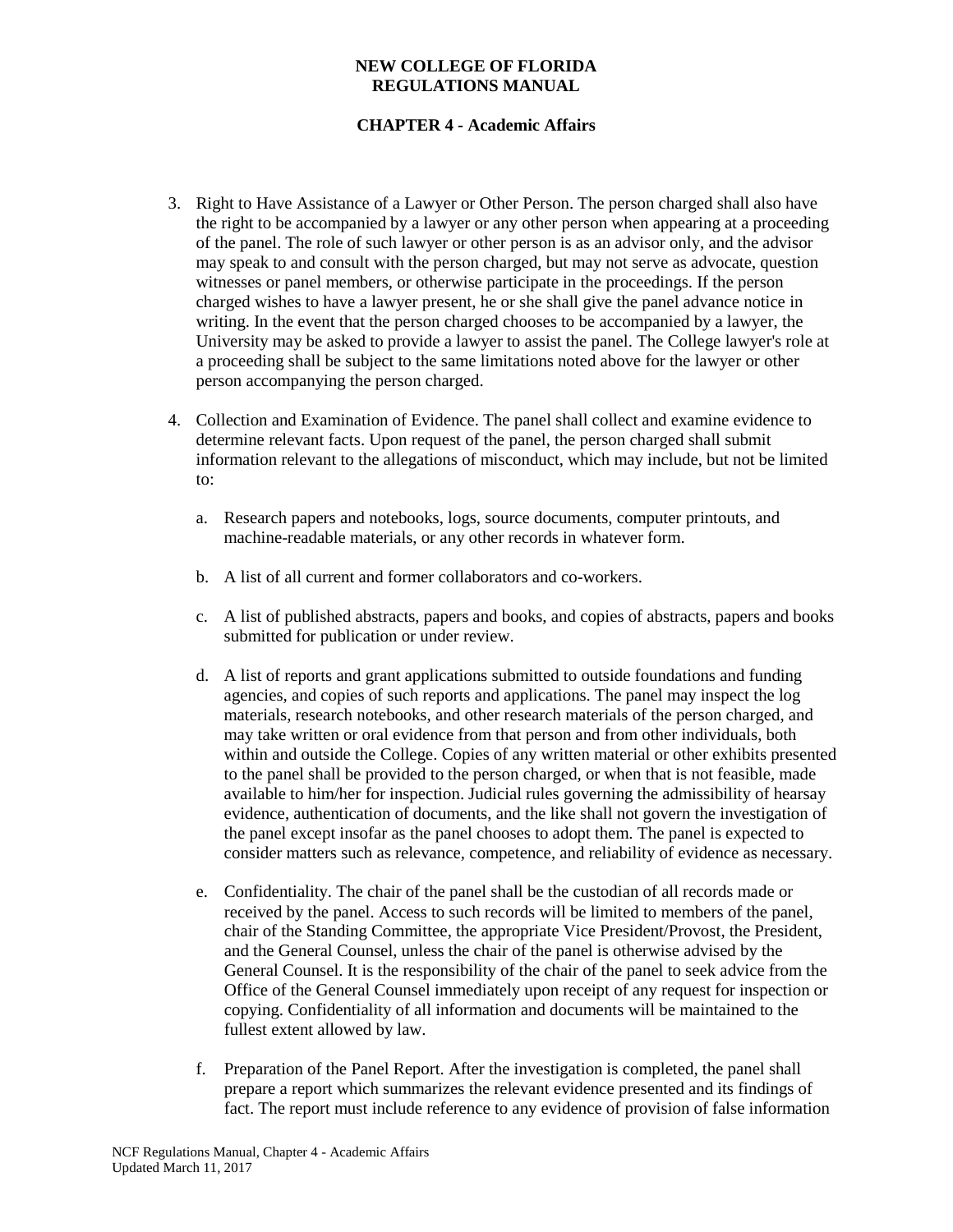# **CHAPTER 4 - Academic Affairs**

or testimony, or suppression of relevant evidence, by any person. The panel shall submit its final report to the Standing Committee on Research Misconduct within forty-five (45) working days after it receives the case.

- 5. Review of Panel Report by the Standing Committee. The Standing Committee shall provide a copy of the panel report to the person charged. Upon request made within five (5) days of receipt of the Panel Report, the person charged shall be granted a meeting with the Standing Committee to present an oral response to the Panel Report. The meeting will be held no sooner than ten (10) nor later than twenty (20) days after receipt of the request. If no meeting is requested, the person charged shall be allowed fifteen (15) working days from receipt of the Panel Report to submit a written response. After its review of the panel's report and the response of the person charged, if any, the Standing Committee will accept, or reject, the panel's findings, and may remand the case to the original panel with instructions for further consideration or investigation, or nominate new panel members for re-review.
- 6. Report of the Standing Committee. The Standing Committee shall issue its report within fifteen (15) working days after receiving the oral or written response of the person charged (if any), or within fifteen (15) days of the expiration of the response period if none is received. The report of the Standing Committee will include a summary of its review of the panel report, and an explanation of any rejection of findings. The report shall include a description of the policies and procedures under which the investigation was conducted, how and from whom relevant information was obtained, findings, basis for any findings, and an accurate summary of the views of any person found to have engaged in misconduct. The Standing Committee will (within 120 days of initiation of the investigation) provide a copy of its report, the panel report, and the comments of the person charged to the appropriate Vice President/Provost, who will be responsible for releasing the information to the following:
	- a. The person charged.
	- b. The appropriate Dean or Director.
	- c. Any granting agencies or sponsors involved in the case, through the President.
- (3) Determination of Misconduct
	- (a) While it is the purpose of the Standing Committee only to investigate and determine factual matters, the Committee may use its knowledge of the case to advise on disciplinary action and other issues stemming from the investigation. Such recommendations are to be presented in an advisory capacity, and are not binding. The appropriate Vice President/Provost shall consider sanctions set forth in regulations of granting agencies in assessing appropriate College action.
	- (b) The appropriate Vice President/Provost or designee will be responsible for the determination of whether the facts found constitute misconduct and what disciplinary action, if any, will be taken against the person charged or any other College employee(s) as a result of the investigation. The appropriate Vice President/Provost is responsible for implementation of the applicable procedures regarding discipline and/or evaluation, and for notifying the President of any such action. The President shall notify any granting agencies or sponsors of any such sanctions, notwithstanding